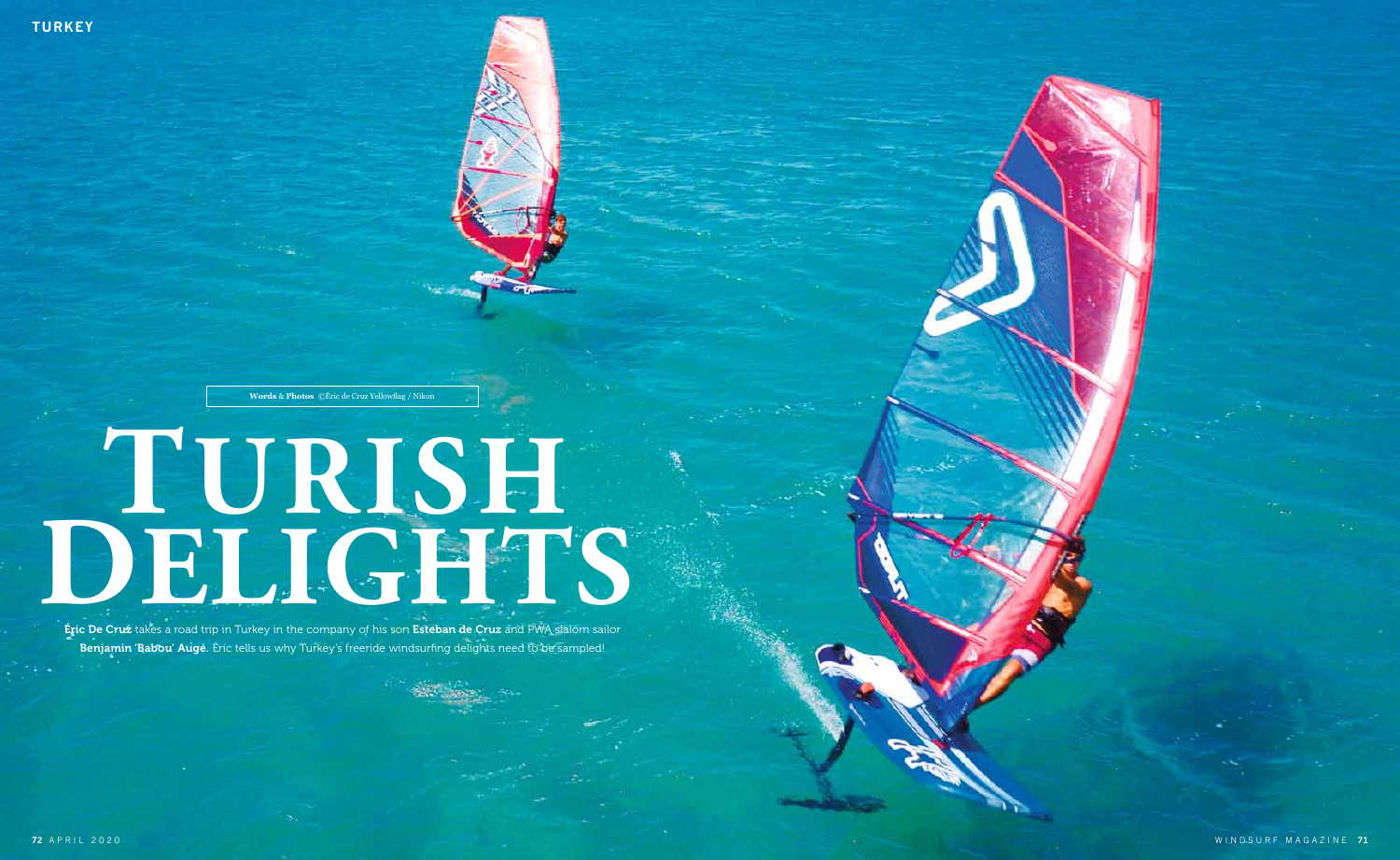

Voltaire in the Mediterranean windsurfing in the Mediterranean without talking about Turkey! It's a country blessed with great conditions but is much more than that. We decided to take advantage of the regular north wind t without talking about Turkey! It's a country blessed with great conditions but is much more than that. We decided to take advantage of the regular north wind that sweeps the Turkish undergoing profound transformations.

Modern Turkey came out of Mustafa Kemal Atatürk's rule in 1923. His portrait is everywhere, the identity references to the creation of this new nation are present in every city and on every promontory; it's impossible to look into the distance in Turkey without seeing a Turkish fag!

English is quite widely spoken and the favourable exchange rate of European currencies ensures a comfortable stay. Driving in Turkey is the same as much of Europe, except for a friendly but frequent use of car horns! Turkish Airlines is the best way to travel, with afordable rates from many European capitals and a "friendly" policy with oversized luggage, handy for our 100 kg quiver! We brought slalom/freeride equipment and 2 wave boards, as well as a complete set of freeride foil kit in case the wind was capricious! We opted for a 10 day trip as we wanted to discover Turkey from east to west, from the Black Sea to the Aegean Sea.

#### ISTANBUL

There is no rental centres or shops dedicated to windsurfing in Istanbul, you will have to go to the west coast and Alaçati, if you need those services. During summer, access to the beaches for swimmers around Kilyos is charged. Depending on the comfort you want on the beach, it will cost you between 20 and 60 Turkish lira.

We took the option of arriving in Istanbul, the historic capital. A compulsory passage for anyone who wants to stop in Turkey, Istanbul, (formerly called Byzance, then Constantinople), is a megacity of 15 million inhabitants and the meeting point of Europe and Asia. It is an exceptional cultural melting pot. We travel along the Bosporus Strait for about 30 kilometres until we were unable to resist the temptation to sail on it, despite it being prohibited. With a 12 knot breeze, Babou sailed between the two shores and we got some beautiful images.

After a 6 hour drive from Istanbul we arrive in Alaçati. The motorway network is really good and never busy because it is too expensive for locals; it will only take 4.5 hours in the coming years. Alaçati, pronounced 'Alachate' by the locals, is an upscale seaside resort, a small Turkish Saint-Tropez. 90% of the tourists are expat Turks who return to spend their holidays in their home country. Many come from Germany where a large expat Turkish community is located. In Alaçati it is no problem to fnd ways to enjoy yourself!

### KILYOS

Kilyos is one of the best wave spots in Turkey and only 10 minutes from the centre of Istanbul. A small town with a few thousand inhabitants, a dozen hotels are open year round (allow roughly 30 euros/night for a 2 star hotel) and we spent a wonderful time here. It's no more than 15 knots during our visit, north / northeast, side-onshore; enough to get out the  $7.5$  for Babou and the  $6.0$  for Esteban. The water is  $28$ degrees celsius, a real treat! Kilyos can get very big, starting in September the north wind from Azerbaijan can exceed 40 knots and generate waves of 7 metres, blowing between 7 and 10 consecutive days. With a current of about 6 knots, it is not a spot for beginners.

> I came to live in Turkey after meeting Cagla at the PWA event in Korea. We both had aspirations to share our wonderful sport with as many people as possible and opened a windsurf centre in Alaçati in 2011. We saw it as an opportunity to help promote our sport and try to build a bigger base for the sport to stand on here in Turkey. We have put a lot of emphasis on kids and youth events, believing this is what is needed for the continued growth and development of the sport. We both believe very much in the quality of the spot here in Alaçati for windsurfng, but also the entire region of Izmir as a place to live in and to visit. The region is full of surprises and has a lot to offer to visitors in terms of beautiful beaches, interesting towns, historic and cultural wonders, great Mediterranean cuisine, music, and entertainment. It is truly a wonderful place to visit and not just in the summer." Open year round, no less than 50 kids were sailing at Jimmy and Cagla's centre when we were there. It's a great spot for those who want to progress. We did not have time to investigate all the windsurfng centres there, but almost all the brands are represented. With music and cocktails served until late at night, there is plenty of opportunities to party as well as windsurf. Just like in Istanbul, there is no problem fnding a hotel at night, the only diference is the price, twice or three times greater!  $\epsilon$ 60 per night for a 2 star hotel is a good average.



Walking back to the hotel, people are amused to see two guys walking around with windsurf gear on their heads. There is restaurants everywhere, with cuisine from all over the world and a very relaxed atmosphere.

### ALAÇATI

#### LAGOON

Alaçati's main windsurfng spot is located in a lagoon with an ofshore wind. It is fat everywhere, a paradise for slalom sailors and freestylers. The thermal wind works almost every day in July and August with an average of 20 knots. All levels from beginner to expert will fnd something to do at this spot, which also explains the profusion of windsurfng clubs (about 7) all installed around the lagoon. We are met by Jimmy Diaz and his wife Cagla, a former Turkish TV star. Jimmy and Cagla settled in Alaçati just under a decade ago and created the Cagla Kubat Windsurf Centre there. It's a high quality centre with the latest Starboard/Duotone equipment. Jimmy Diaz is currently the chairman and president of the PWA, a position he has held for over 10 years now, and spends his time organizing the world tour and all that goes with it, like the approval of new sails to be used on the tour for example. He also shares his experience as a pro rider during the numerous briefngs that punctuate the training days at the centre.

#### JIMMY DIAZ

Jimmy, who is from the U.S. Virgin Islands, has been competing since he was 13 years old. His competition career includes racing in the original Windsurfer Class format, the Olympics, the PWA, and many national and international events. He has been a top 10 PWA racer in slalom, as well as being heavily involved throughout the years in the development of windsurfng products, especially with regards to sails, working with both Neil Pryde and North Sails and being in charge of their testing programs. His wide range of experience spanning almost 40 years offers him a unique viewpoint on the sport. He tells me, "I originally came to Turkey to participate in a PWA race organized on the Bosporus Strait. It was an

amazing race competing in the middle of Istanbul in such a historic and important body of water. After that year we started having events in Alaçati which is the centre of windsurfng in Turkey. It is an amazing place to not only windsurf, but to visit. The steady winds and flat water make it ideal for learning to windsurf, but also for competitions. Over the years, it has been one of the favourite events for the sailors on the PWA tour. The spot is really good for all aspects of the sport from beginner to pro, slalom, freestyle or foiling.

# "THE WATER IS 28 DEGREES CELSIUS, A REAL TREAT!."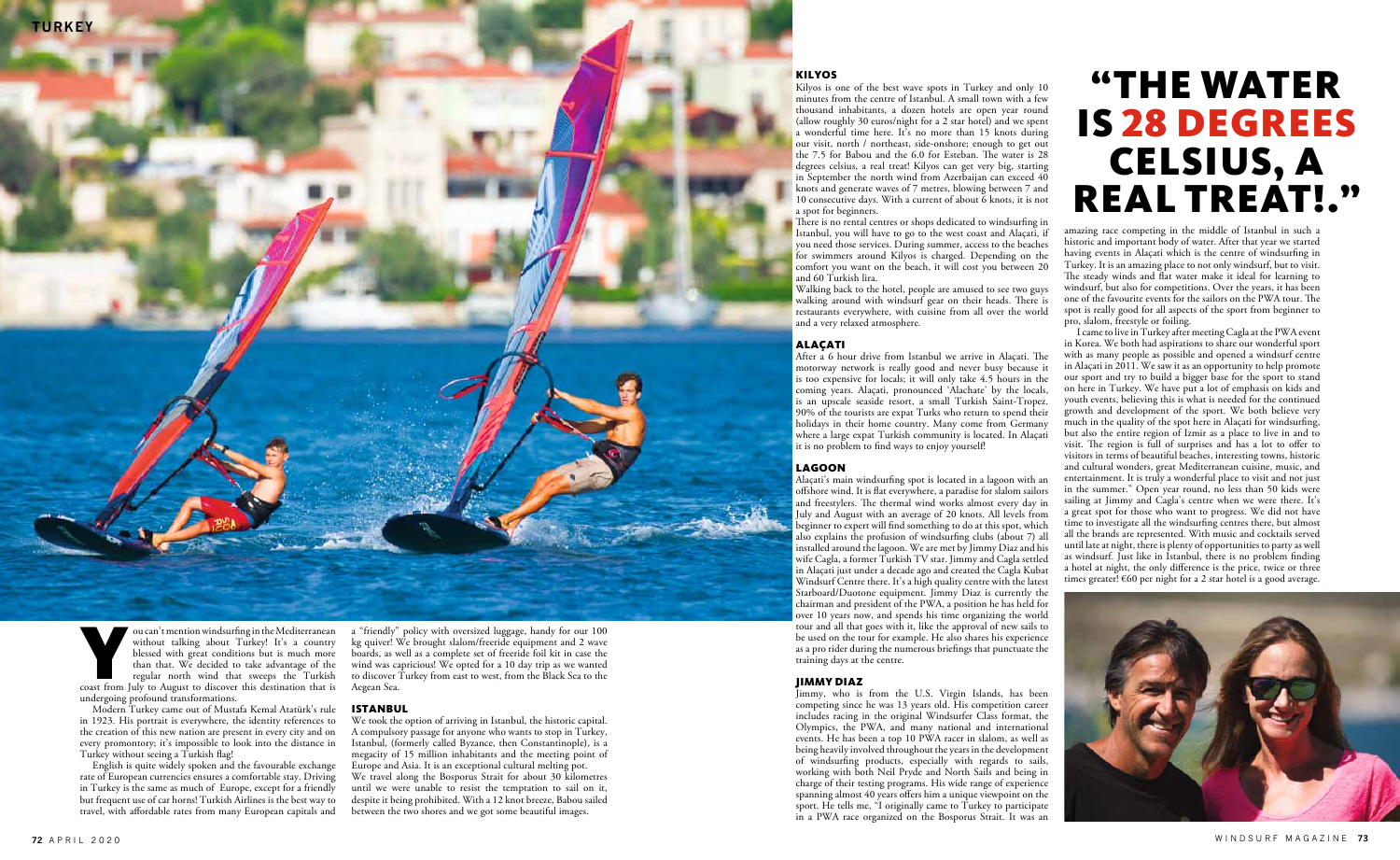

### NIM ET TULUM E N

10:00 p.m. is the popular time to eat, we decide to forget Doner kebabs and go for fresh sea bream; for seafood lovers, this is a little paradise. We follow Nimet to a bar where the atmosphere is already warm. With Turkish songs playing in the background, she tells me, "I started windsur fng in 2010 in Alaçati. Currently I am racing in the PWA slalom division (9th in the 2019 ranking). Besides professional windsur fng I have a full time job as a data scientist. I am working in arti fcial intelligence projects, I design math algorithms and code them. I am quite lucky I can do my job anywhere, all I need is a computer, internet connection and co fee; so this give me an opportunity to travel and windsurf freely, as well as meeting new friends! I like to experience new people, explore new ideas and taste new foods. Every time I return home I gain a new perspective and naturally I compare other spots to my home, Turkey. But in the end I always fnd myself saying Turkey is the best of all. So I say come and experience the best!"

On the water we meet Nimet Tulumen, a Turkish professional windsurfer. She invited us to discover Alaçati's nightlife and a little more about life in Turkey, a proposal we didn't refuse.

The next day Nimet shows us Pirlanta beach, 25 minutes away from Alaçati and 15 minutes from the town of Cesme. Pirlanta o fers waves, nothing huge but good. Babou goes o f, he sailed as much as he slept from the night before! Este puts everything he dreamed of the day before into practice, there is no pause mode!

I tell her my astonishment to discover a country so pleasant to live in; I can't tell the di ference between our way of life in southern France and their daily life!

Nimet tells us that her country has undergone profound changes over the past four years. Their financial comfort is closely linked to the Euro, which can devalue their purchasing power as quickly as the 2 beers we just drank.

"Many of those who have never come to Turkey may believe that we still live as we did in the Middle Ages," said Nimet. "We are the new generation that is set on European living standards, my 26-year-old sister has won pole dancing contests in Italy!" We move on to a nightclub next to Cagla and Jimmy's club. With talented DJs, a banging sound and light system, the temptation is strong to keep partying, but we have a date with the wind tomorrow!

### BOD RUM

We are exhausted, but a windsur fng road trip in Turkey is not complete without seeing Bodrum, so we hit the road for the 4 hour journey arriving in as night is falling. All the buses we pass feed huge tourist complexes of varying luxury. The range of accommodation seems enormous. Tis city clearly seems to us to be a place of tourism and rest; many Turks have a summer residence here. Lena Erdil, another Turkish professional windsurfer, runs a windsurfing centre in Bodrum, so we arrange a meeting to learn more about the windsur fng potential of this area. Bodrum is great for slalom/freeride conditions. It is easy to rent kit or take lessons and the atmosphere is family-friendly and hospitable. Bodrum is also near to the Greek islands, with many ferries running between them; the closest being 30 minutes away.

Today there's not much wind but time passes quickly and we get a nice foiling session in, bathed in beautiful light. Ever looking at the weather, conditions in Istanbul are more favourable until the end of the week. That's enough to motivate us to get back on the road for the 11 hour trip north. A fve o'clock in the morning sunrise brings us back to Kilyos beach outside Istanbul, staring at the sea. The waves are there, but not the wind ! It's time to rest and discover some more of Istanbul city. Tomorrow will be our last day, we are up from 8 o'clock.

# "I AL WAYS FIND MYS E LF SAYING T U R K E Y IS THE B EST."

Breakfast was taken as soon as possible and we head back to the sea of Marmara opposite Kilyos in the suburbs of Istanbul. An hour later we arrive at Mimarsinan beach to fnd a north wind of twenty knots. Babou opts for a 7.5 while Este prefers a 4.2 to send some moves. The pair have a great session and we spend the late afternoon at the biggest windsur fng club in Istanbul - Mimarsinan Windsurf Club (www.facebook.com/mswindsurf). It has 200 members, each with their own locker and is a well organised facility.